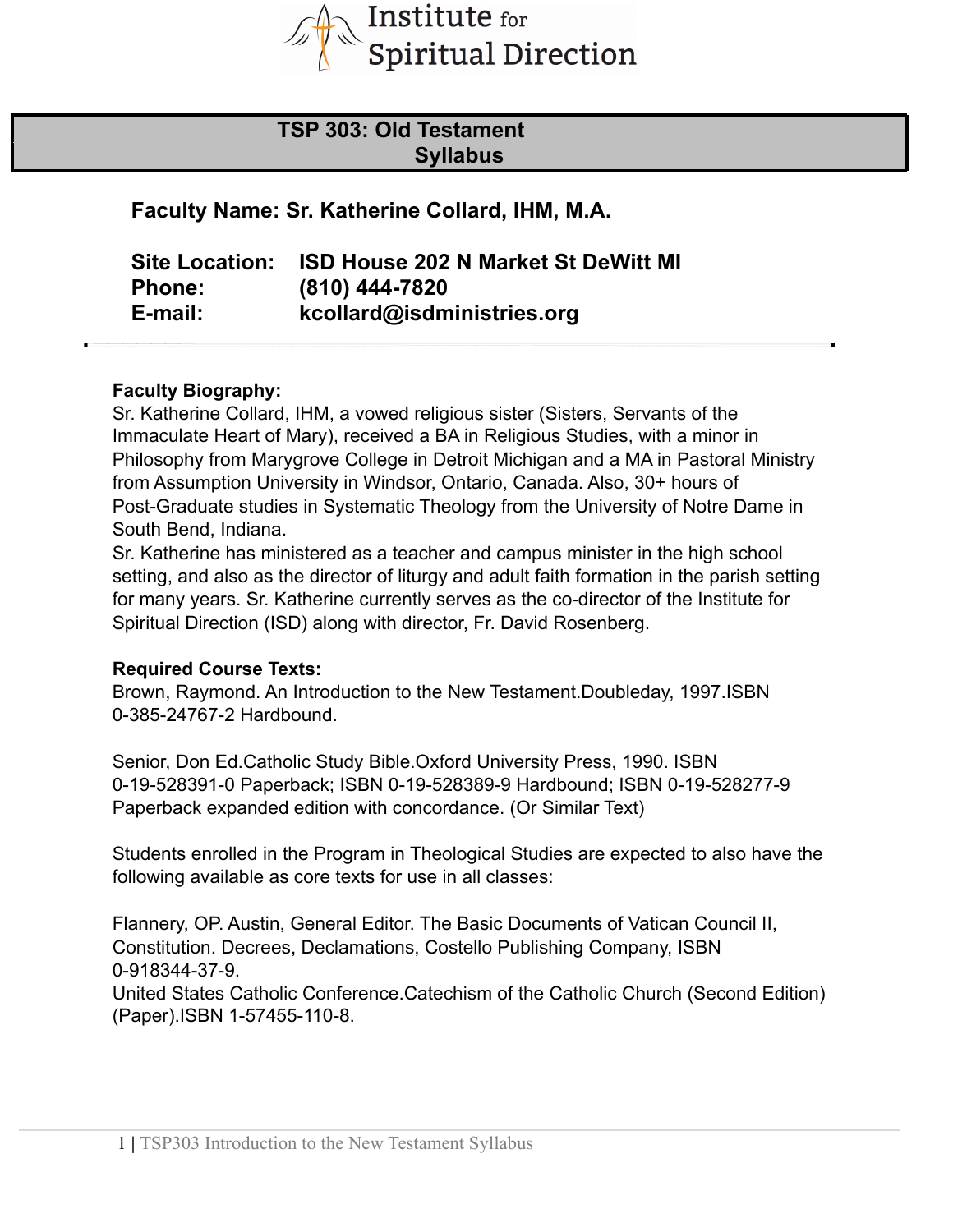

### **Course Description:**

This course provides:

- 1. A contemporary overview of the foundational concepts and methodology found in the New Testament.
- 2. An exploration of the political, social, and religious background of the New Testament.
- 3. An understanding of Gospels and the nature of the synoptic problem.
- 4. An overview of the development and expansion of Christianity
- 5. An understanding of the problems and triumphs of the early Church

### **Learning Outcomes**

- Foundational Theology Students will gain an understanding of the foundational language, skills, methods and content of the NT as a discipline and be able to apply them appropriately to ministry.
- Reflective Skills Students will learn to reflect on their world and experience through the lens of the NT.
- Collaborative Learning Students will apply their increasing comprehension of the NT to personal spirituality and teaching/sharing the faith

| <b>PROGRAM</b><br><b>LEARNING</b><br><b>OUTCOMES</b> | <b>COURSE OUTCOMES</b>                                                                                 | <b>LEARNING</b><br><b>STRATEGIES</b>                                                           | <b>ASSESSMENT</b><br><b>TOOLS/STRATEGIES</b>                                                                    |
|------------------------------------------------------|--------------------------------------------------------------------------------------------------------|------------------------------------------------------------------------------------------------|-----------------------------------------------------------------------------------------------------------------|
| <b>FOUNDATIONAL</b><br><b>THEOLOGY</b>               | Students will articulate a<br>growing understanding of the<br>foundational concepts found in<br>the NT | Students will<br>articulate their<br>understanding of<br>theological<br>concepts and terms     | Students will earn points<br>each week on their<br>answers and responses<br>to the course material              |
|                                                      | Students will be able to<br>adequately define theological<br>terms presented in the<br>course.         | found in the NT<br>and integrate and<br>synthesize those<br>concepts and terms<br>during class | Students will be<br>evaluated by active<br>participation in class,<br>assignments, quizzes<br>and a final exam. |
|                                                      | Students will recognize the<br>historical development of<br>theological constructs.                    | discussions and<br>written material.                                                           |                                                                                                                 |
|                                                      | Students will synthesize and<br>integrate the theological<br>concepts presented.                       |                                                                                                |                                                                                                                 |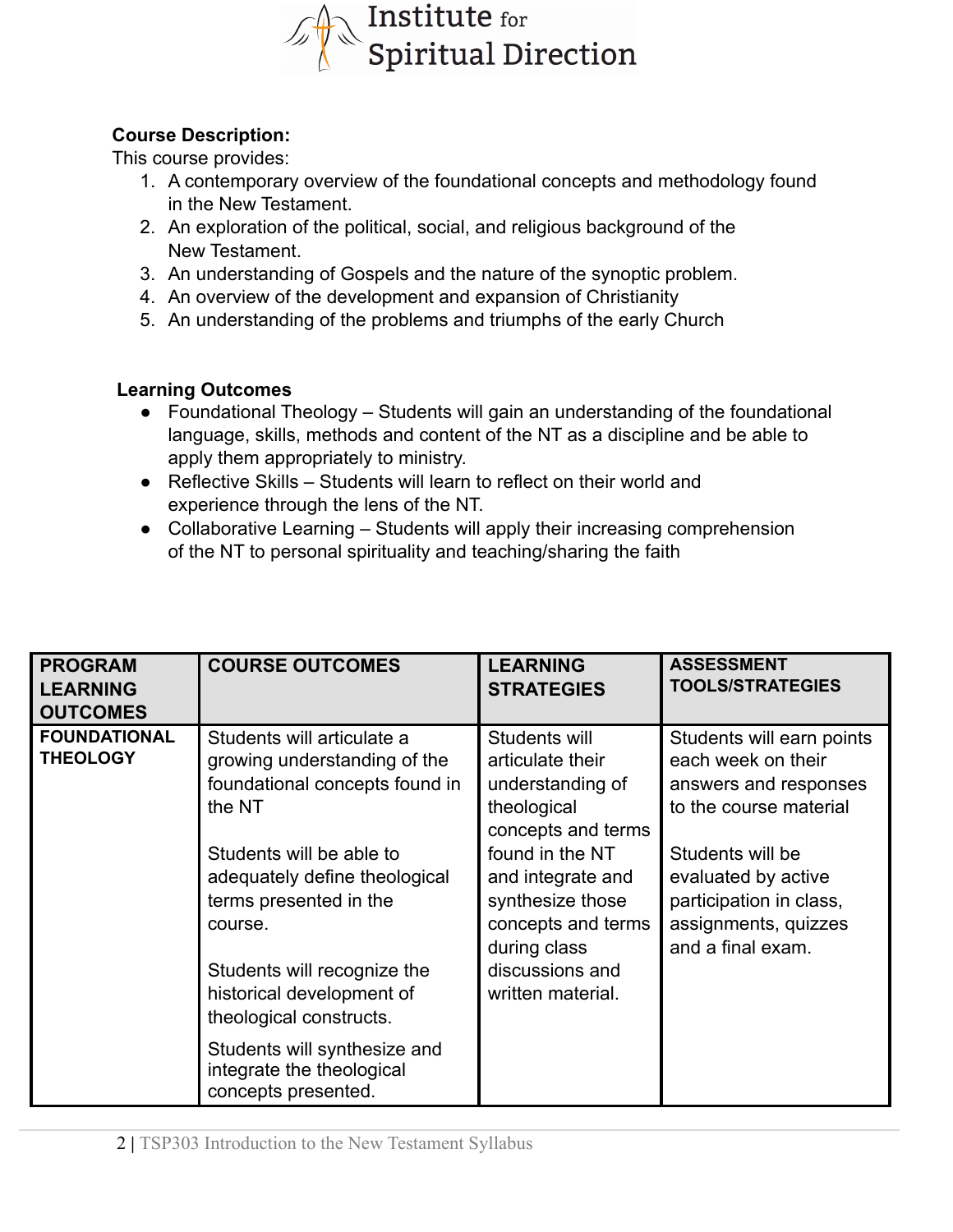

| <b>REFLECTIVE</b> | Students will reflect upon | Students will    | The ability to articulate |
|-------------------|----------------------------|------------------|---------------------------|
| <b>SKILLS</b>     | theological constructs and | express their    | new learnings. Evaluated  |
|                   | apply them to ministerial  | understanding of | through class             |
|                   | situations.                | the concepts     | discussions, quizzes,     |
|                   |                            | presented        | presentations, final exam |

|                                         | Students will show a capacity<br>for theological reflection in their<br>own lives.                                                                                                 |                                                                                                                                               |                                                                                                                       |
|-----------------------------------------|------------------------------------------------------------------------------------------------------------------------------------------------------------------------------------|-----------------------------------------------------------------------------------------------------------------------------------------------|-----------------------------------------------------------------------------------------------------------------------|
| <b>COLLABORATIVE</b><br><b>LEARNING</b> | Students will be able to utilize<br>the insights of other students in<br>their own learning process.<br>Students will be able to<br>analyze the perspectives of<br>other students. | Students will<br>develop and<br>expand their<br>understanding of<br>the NT and clarify<br>their thinking<br>through interaction<br>with peers | Collaborative learning will<br>be evaluated by the<br>interaction of the<br>students, with other<br>students in class |

### **Grading Policy and Scale:**

#### **Course Requirements:**

- 1. Completion of assigned readings and assignments each week.
- 2. Attendance and active participation each week. Attendance and active participation includes responding to other students' insights during class as well as voicing one's own insights based on the readings and discussions.
- 3. Successful completion of all Presentations, as noted in the class assignment schedule.
- 4. Successful completion of all "Pop" Quizzes.
- 5. Successful completion of Final Exam.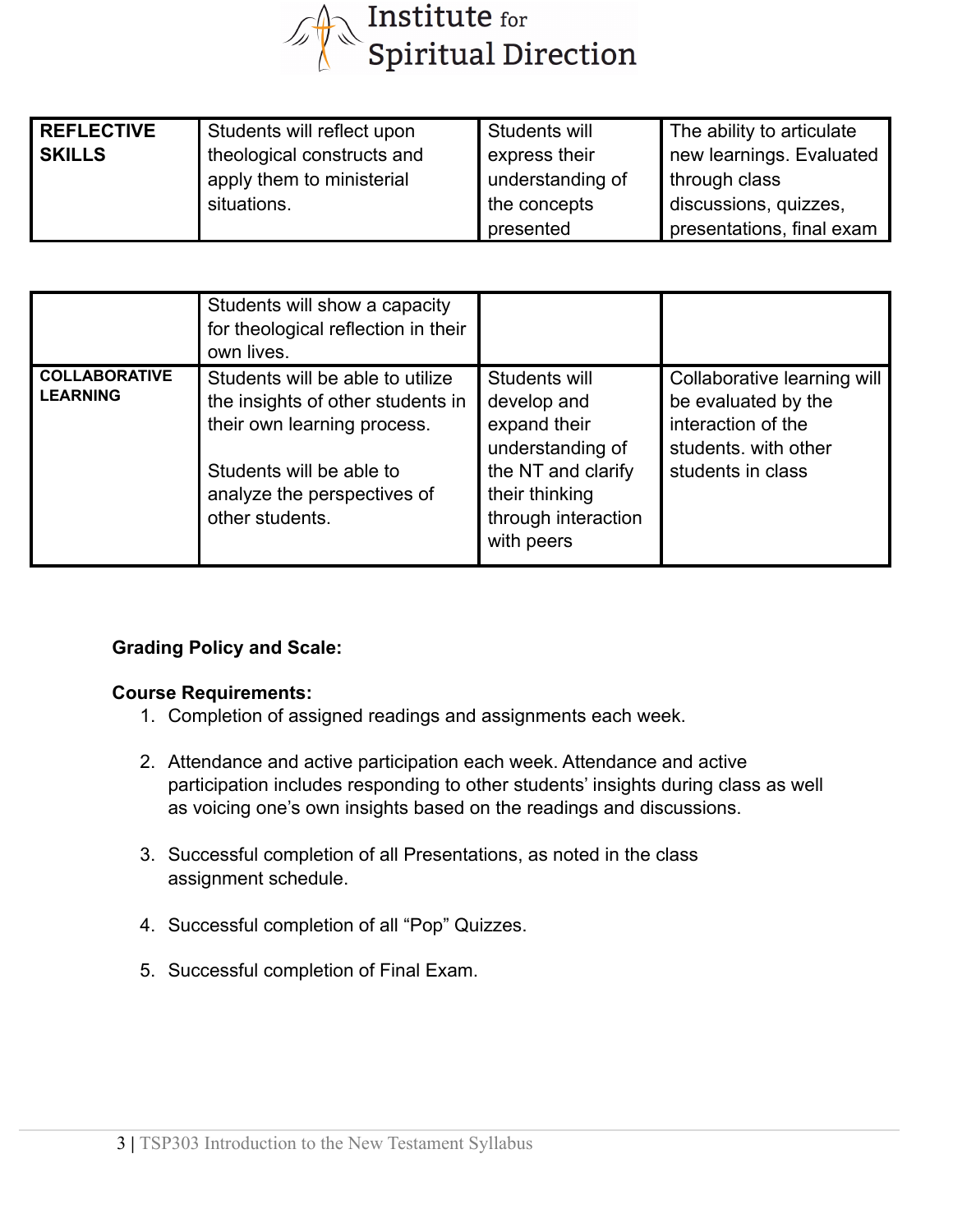

Total Possible Points for the Course = 1000.

| <b>Item</b>                 | <b>Points</b> | % of Grade |
|-----------------------------|---------------|------------|
| Attendance                  | 200           | <b>20%</b> |
| <b>Active Participation</b> | 200           | <b>20%</b> |
| Presentation                | 200           | <b>20%</b> |
| "Pop" Quizzes               | 200           | <b>20%</b> |
| Final Exam                  | 200           | 20%        |

| 920-1000 (97-100%)       | А |
|--------------------------|---|
| 820-919 (88-91%)         | в |
| 720-819 (78-81%)         | С |
| 620-719 (68-71%)         |   |
| Below 619 (Below<br>61%) | Е |

#### **Attendance Policy:**

Students are expected to be "present" for all classes. "Presence" is understood as physical attendance in class and participation in appropriate discussions. Students must contact the instructor if they plan on being absent from class. "Make-up" work will be assigned if deemed necessary by the instructor.

#### **Students with Learning Disabilities:**

If a student is in need of an accommodation based on the impact of their disability, please contact the instructor to schedule an appointment to discuss the course format, anticipate your needs and explore potential accommodations. I rely on the Office for Students with Disabilities for assistance in verifying the need for accommodations and developing accommodation strategies. If you have not previously registered with the Office for Students with Disabilities, I encourage you to do so. Just a reminder, requests for accommodations are not retroactive.

#### **Academic Dishonesty Policy:**

#### **Definitions**

Academic dishonesty is unethical behavior which in any way violates the standards of scholarly conduct. It includes such behaviors as cheating on assignments or examinations, plagiarizing, submitting the same or essentially the same papers for more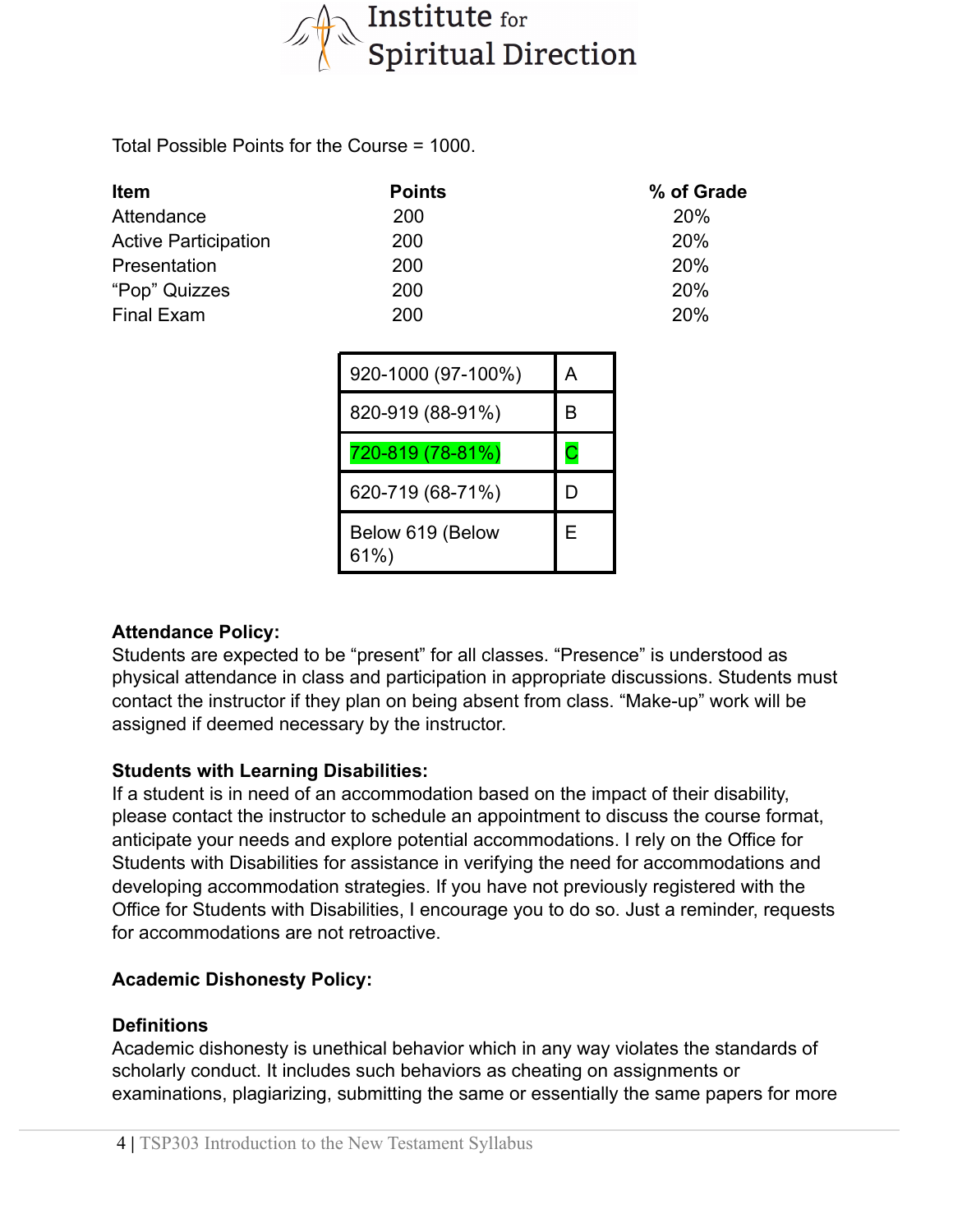

than one course without the consent of all instructors concerned, misappropriating library materials, or the destroying of or tampering with computer files. Also included in academic dishonesty is knowingly or intentionally helping another student violating any part of this policy.

Plagiarism is the failure to give credit for the use of material from outside sources. It includes, but is not limited to, verbatim use of a quote without quotation marks and adequate documentation, submission of a paper prepared by another person as one's own work, using the ideas, facts, words, or data of someone else and claiming them as your own, or not documenting ideas, facts, words, or data gathered during research.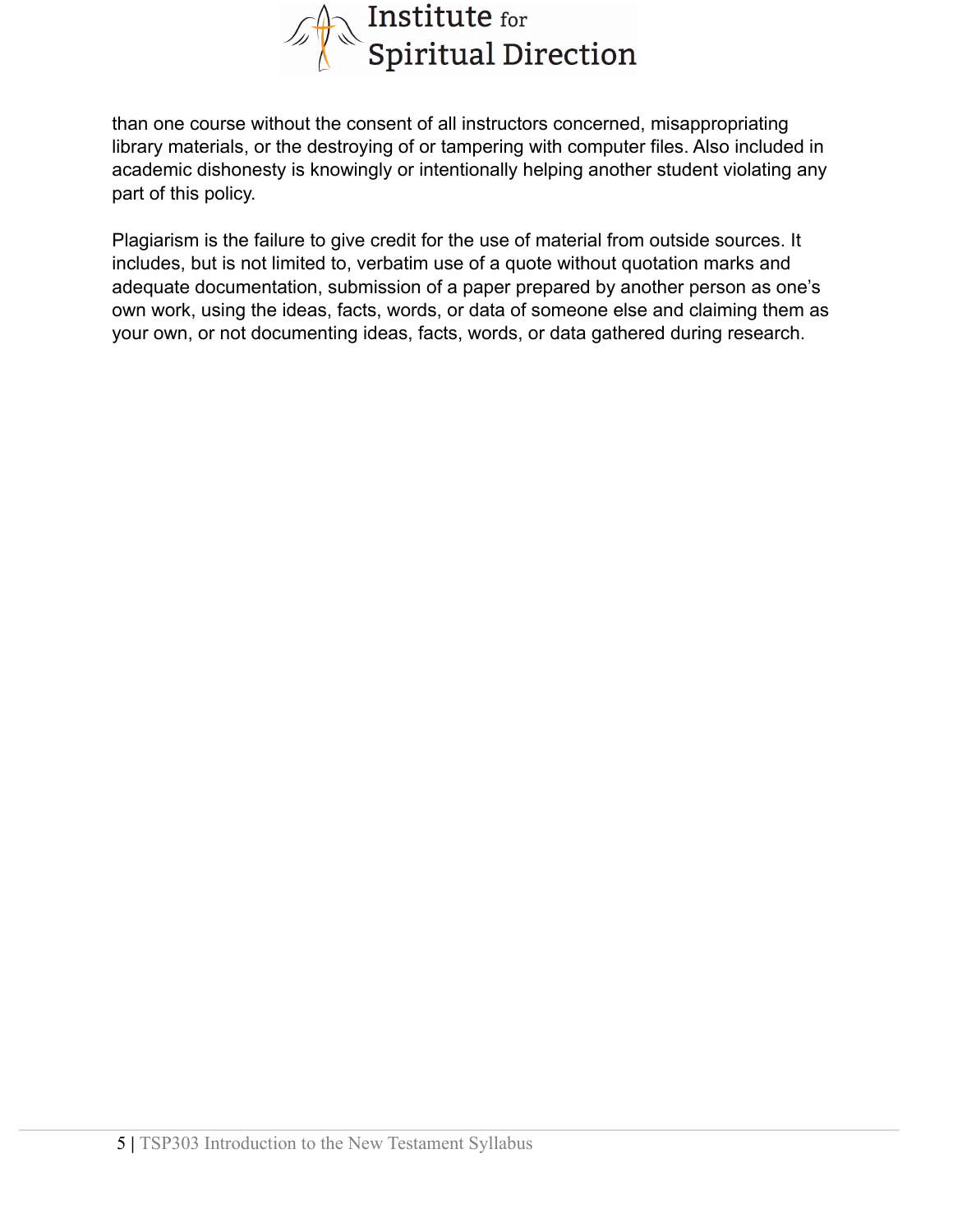

# **Introduction to the New Testament**

## **Course Schedule and Assignment List:**

#### **Lesson 1:**

**Orientation and Preliminaries for Understanding the NT**

• Chapters  $1, 2, 3$ 

#### **Lesson 2:**

#### **Social and Political Climate**

 $\bullet$  Chapters 4, 5

## **Lesson 3:**

### **Synoptic Gospels**

• Chapters  $6, 7, 8, 9$ 

#### **Lesson 4:**

#### **Acts of the Apostles and Gospel According to John**

● Chapters 10, 11

#### **Lesson 5:**

**Epistles: 1st John, 2nd John, 3rd John**

● Chapters 12, 13, 14

### **Lesson 6:**

#### **Pauline Letters: Classifications and Format of NT Letters**

● Chapters 15, 16, 17

#### **Lesson 7:**

#### **Epistles: 1st Thessalonians, Galatians, Philippians, Philemon**

● Chapters 18, 19, 20, 21